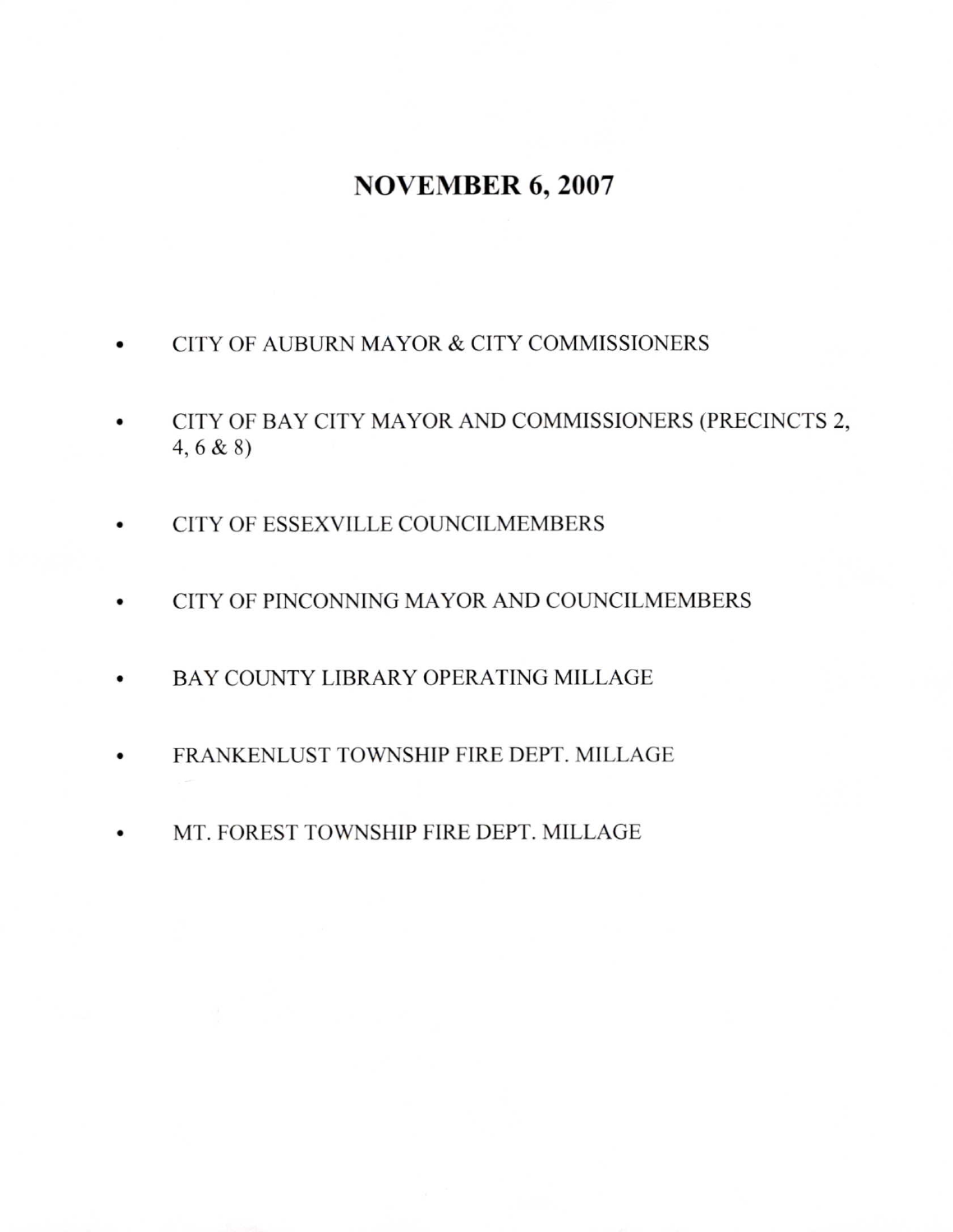RUN DATE:11/01/11 09:55 AM

COUNTY OF BAY GENERAL ELECTION NOVEMBER 6, 2007

REPORT-EL45A PAGE 001

|                                                                                                                                                                                                                                                   |                   |                                    |  |                                                                                                        | TOTAL VOTES            | $\chi$                | ELECTION DAY         | ABSENTEE           |
|---------------------------------------------------------------------------------------------------------------------------------------------------------------------------------------------------------------------------------------------------|-------------------|------------------------------------|--|--------------------------------------------------------------------------------------------------------|------------------------|-----------------------|----------------------|--------------------|
| PRECINCTS COUNTED (OF 53).<br>REGISTERED VOTERS - TOTAL.<br>BALLOTS CAST - TOTAL.                                                                                                                                                                 | $\sim$            | $\mathbf{r}$                       |  | $\mathcal{L}=\mathcal{L}=\mathcal{L}=\mathcal{L}$<br>and a state of<br>$\cdot$ $\cdot$ $\cdot$ $\cdot$ | 53<br>80,111<br>26,151 | 100.00                | 21,491               | 4.660              |
| VOTER TURNOUT - TOTAL                                                                                                                                                                                                                             | $\sim$            |                                    |  |                                                                                                        |                        | 32.64                 |                      |                    |
| MAYOR BAY CITY<br>Vote for not more than 1<br>Charles M. Brunner<br>Michael E. Wooley.<br>WRITE-IN.                                                                                                                                               |                   |                                    |  |                                                                                                        | 4,336<br>3,509<br>32   | 55.05<br>44.55<br>.41 | 3.150<br>2.814<br>21 | 1.186<br>695<br>11 |
| <b>MAYOR AUBURN</b>                                                                                                                                                                                                                               |                   |                                    |  |                                                                                                        |                        |                       |                      |                    |
| Vote for not more than 1                                                                                                                                                                                                                          |                   |                                    |  |                                                                                                        |                        |                       |                      |                    |
| John D. McNally<br>WRITE-IN.                                                                                                                                                                                                                      |                   |                                    |  |                                                                                                        | 520                    | 97.01                 | 520                  | $\mathbf 0$        |
| <b>A MAR REPORT A REPORT</b>                                                                                                                                                                                                                      |                   |                                    |  |                                                                                                        | 16                     | 2.99                  | 16                   | $\Omega$           |
| MAYOR PINCONNING                                                                                                                                                                                                                                  |                   |                                    |  |                                                                                                        |                        |                       |                      |                    |
| Vote for not more than 1<br>Linda Byrne.                                                                                                                                                                                                          |                   |                                    |  |                                                                                                        | 132                    | 43.00                 | 132                  |                    |
| Robert K. Hall.                                                                                                                                                                                                                                   |                   |                                    |  |                                                                                                        | 174                    | 56.68                 | 174                  | $\pmb{0}$<br>0     |
| WRITE - IN. $\cdots$                                                                                                                                                                                                                              |                   |                                    |  |                                                                                                        | 1                      | .33                   | $\mathbf{1}$         | $\mathbf{0}$       |
|                                                                                                                                                                                                                                                   |                   |                                    |  |                                                                                                        |                        |                       |                      |                    |
| CITY COMM WARD 2                                                                                                                                                                                                                                  |                   |                                    |  |                                                                                                        |                        |                       |                      |                    |
| Vote for not more than 1                                                                                                                                                                                                                          |                   |                                    |  |                                                                                                        |                        |                       |                      |                    |
| John Aguilar<br>$\frac{1}{2}$ . The state of the state of the state of the state of the state of the state of the state of the state of the state of the state of the state of the state of the state of the state of the state of the state of t |                   |                                    |  |                                                                                                        | 455                    | 48.87                 | 382                  | 73                 |
| Kevin Novellino                                                                                                                                                                                                                                   |                   |                                    |  |                                                                                                        | 470                    | 50.48                 | 417                  | 53                 |
| WRITE-IN. $\ldots$ $\ldots$ $\ldots$ $\ldots$                                                                                                                                                                                                     |                   |                                    |  |                                                                                                        | - 6                    | .64                   | 6                    | $\mathbf{0}$       |
|                                                                                                                                                                                                                                                   |                   |                                    |  |                                                                                                        |                        |                       |                      |                    |
| CITY COMM WARD 4                                                                                                                                                                                                                                  |                   |                                    |  |                                                                                                        |                        |                       |                      |                    |
| Vote for not more than 1                                                                                                                                                                                                                          |                   |                                    |  |                                                                                                        |                        |                       |                      |                    |
| Lori Bollman                                                                                                                                                                                                                                      |                   |                                    |  |                                                                                                        | 425                    | 57.20                 | 316                  | 109                |
| James F. Flannery                                                                                                                                                                                                                                 | $\sim$            | $\sim$ $\sim$ $\sim$ $\sim$ $\sim$ |  |                                                                                                        | 312                    | 41.99                 | 215                  | 97                 |
| $WRITE-IN.$                                                                                                                                                                                                                                       |                   | $\sim$ $\sim$                      |  |                                                                                                        | 6                      | .81                   | 4                    | $\overline{c}$     |
|                                                                                                                                                                                                                                                   |                   |                                    |  |                                                                                                        |                        |                       |                      |                    |
| CITY COMM WARD 6<br>Vote for not more than 1                                                                                                                                                                                                      |                   |                                    |  |                                                                                                        |                        |                       |                      |                    |
| Thomas A. Baird                                                                                                                                                                                                                                   |                   |                                    |  |                                                                                                        | 382                    | 49.42                 | 309                  | 73                 |
| John F. Davidson.<br>V.                                                                                                                                                                                                                           | and in            | $\mathcal{L}^{\mathcal{L}}$        |  |                                                                                                        | 391                    | 50.58                 | 275                  | 116                |
| WRITE-IN.<br><b>Section</b><br>$\ddot{\phantom{a}}$<br>$\sim$<br>$\epsilon$                                                                                                                                                                       | $\cdot$ $\cdot$   |                                    |  |                                                                                                        | $\mathbf{0}$           |                       | $\Omega$             | $\mathbf{0}$       |
|                                                                                                                                                                                                                                                   |                   |                                    |  |                                                                                                        |                        |                       |                      |                    |
| CITY COMM WARD 8                                                                                                                                                                                                                                  |                   |                                    |  |                                                                                                        |                        |                       |                      |                    |
| Vote for not more than 1                                                                                                                                                                                                                          |                   |                                    |  |                                                                                                        |                        |                       |                      |                    |
| Kathleen L. Newsham.                                                                                                                                                                                                                              | <b>CONTRACTOR</b> |                                    |  |                                                                                                        | 689                    | 97.87                 | 547                  | 142                |
| WRITE-IN.<br>the contract of the contract of the contract of the contract of the contract of the contract of the contract of                                                                                                                      |                   |                                    |  |                                                                                                        | 15                     | 2.13                  | 13                   | $\overline{c}$     |